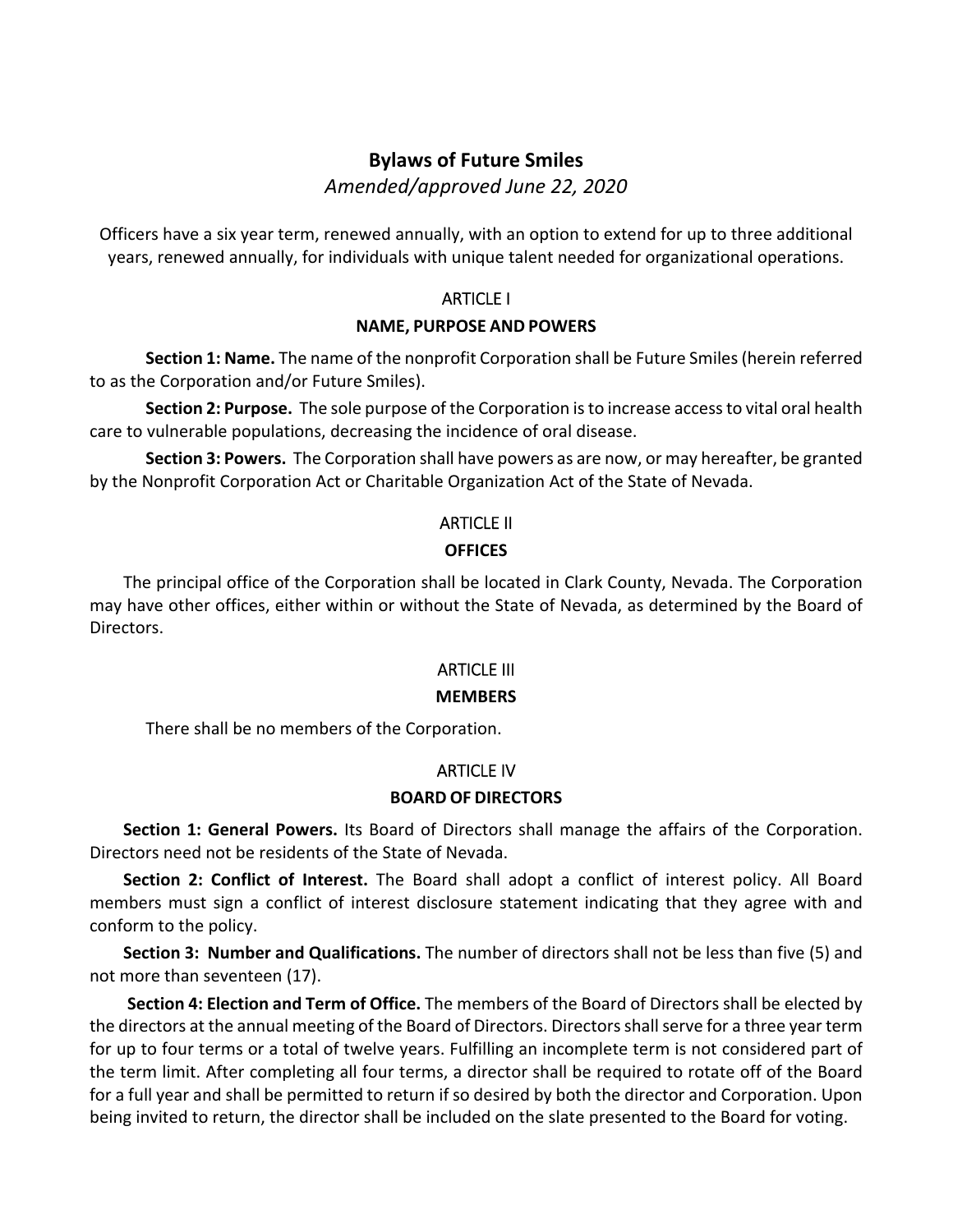For tracking purposes, if a new board member is elected within the first half of the fiscal year (July‐December), their service shall be considered to start July of that same fiscal year. If a new board member is elected within the second half of the fiscal year (January‐June), their service shall be considered to start July of the following fiscal year.

**Section 5: Resignation**. Any director may resign at any time by giving written notice to the Board Chairperson. Such resignation shall take effect at the time specified therein, or, if no time is specified, at the time of acceptance thereof as determined by the Board Chairperson.

**Section 6: Removal.** Any director may be removed from such office, with or without cause, by a two-thirds vote of the directors at any regular or special meeting of the Board called expressly for that purpose.

**Section 7: Vacancies***.* Vacancies shall be filled by majority vote of the remaining members of the Board of Directors for the unexpired term.

**Section 8: Regular and Annual Meetings**. The Board of Directors shall meet at least four times each year, one of which shall be the annual meeting, held in May or June of each year, at such time, day and place as shall be designated by the Board of Directors.

**Section 9: Special Meetings.** Special meetings of the Board of Directors may be called at the direction of the Chair or by a majority of the voting directors then in office, to be held at such time, day and place as shall be designated in the notice of the meeting.

**Section 10: Notice.** Notice of any meeting of the Board of Directors shall be given at least five (5) days previously thereto by written notice delivered personally or sent by mail, telegram or electronic communications to each director at his or her address as shown by the records of the corporation. If mailed, such notice shall be deemed to be delivered when deposited in the United States mail in a sealed envelope so addressed, with postage thereon prepaid. If notice is given by telegram, such notice shall be deemed to be delivered when the telegram is delivered to the telegraph company. If notice is received electronically, such notice shall be deemed to be delivered when the electronic communication is sent by the Corporation. Any director may waive notice of any meeting. The attendance of a director at any meeting shall constitute a waiver of notice of such meeting, except where a director attends a meeting for the express purpose of objecting to the transaction of any business because the meeting is not lawfully called or convened. The business to be transacted at the meeting need not be specified in the notice or waiver of notice of such meeting, unless specified in the notice or waiver of notice of such meeting, unless specifically required by law or by these Bylaws.

**Section 11: Quorum.** A majority of the Board of Directors shall constitute a quorum for the transaction of business at any meeting of the Board; but if less than a majority of the directors are present at any meeting, a majority of the directors present may adjourn the meeting from time to time without further notice.

**Section 12: Manner of Acting.** The act of a majority of the directors present at a meeting at which a quorum is present shall be the act of the Board of Directors, unless the act of a greater number is required by law or by these Bylaws. Voting by proxy shall not be permitted.

**Section 13: Unanimous Written Consent In Lieu of a Meeting.** The Board may take action without a meeting if written consent to the action is signed by all of the directors.

**Section 14: Telephone Meeting.** Any one or more directors may participate in a meeting of the Board of Directors by means of a conference telephone or similar telecommunications device which allows all persons participating in the meeting to hear each other. Participation by telephone shall be equivalent to presence in person at the meeting for purposes of determining if a quorum is present.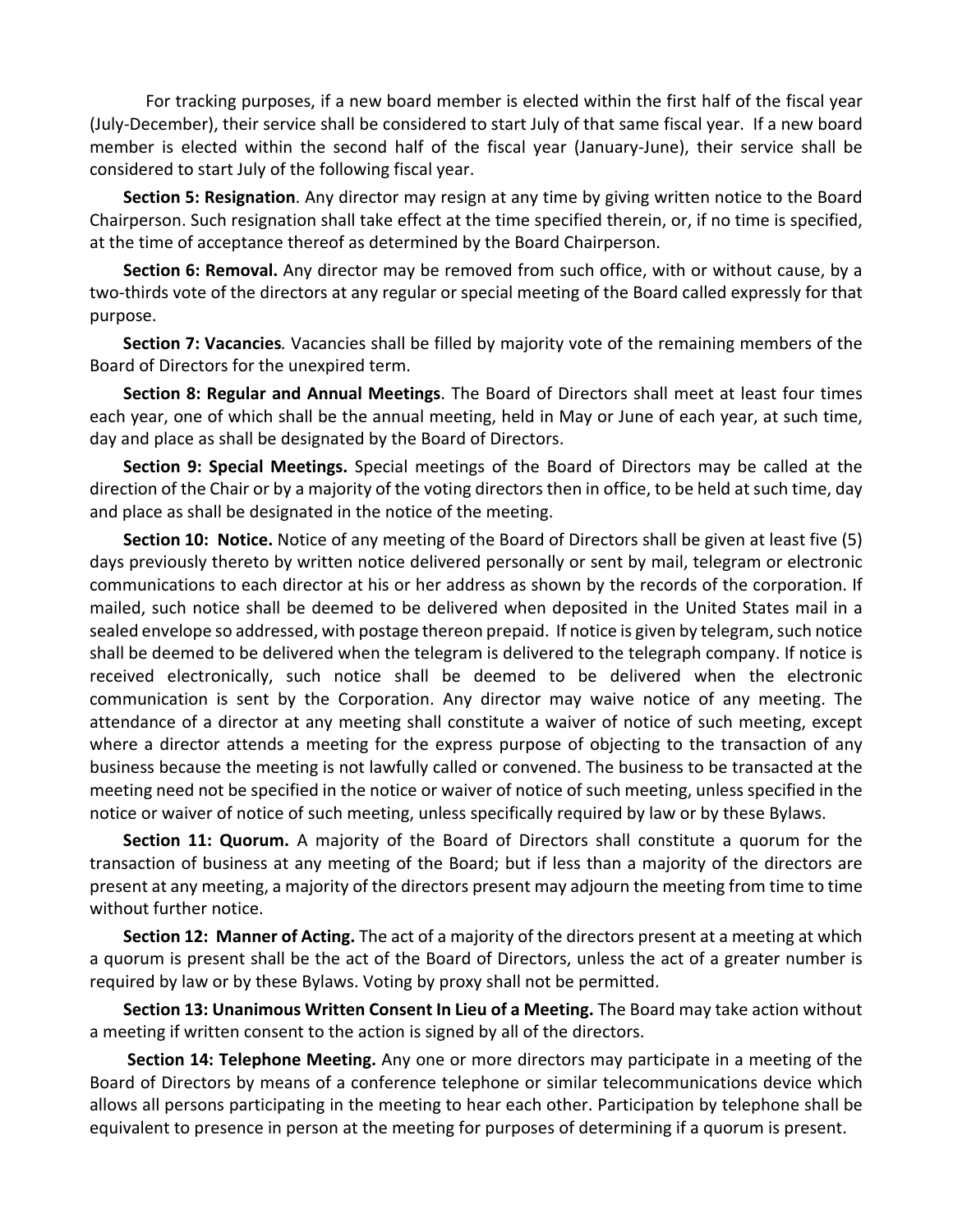# ARTICLE V

## **OFFICERS**

**Section 1: Officers.** The officers of Future Smiles shall be a Chairperson, a Chairperson-Elect, a Treasurer and a Secretary. These officers shall comprise the Executive Committee.

**Section 2: Election and Term of Office.** Officers shall be elected at the annual meeting to be held in the spring/summer of each year, and the term of office of each officer shall be until the next annual meeting and the election and qualification of his or her successor. If the election of officers is not held at such meeting, such election shall be held as soon thereafter as is convenient. Officers may serve six one‐year terms with an option to extend for up to three additional one‐year terms for individuals with unique talent needed for organizational governance. Election shall be by ballot unless there is only one nominee for an office. In such case, the election shall be by voice vote. A majority vote shall constitute an election.

**Section 3: Qualifications**. Officers shall be selected from among the directors of the Board, upon the nomination by a director at the regular meeting prior to the Annual Meeting.

**Section 4: Removal.** Any officer elected or appointed by the Board of Directors may be removed by the Board of Directors whenever in its judgment the best interests of the Corporation would be served thereby, but such removal shall be without prejudice to the contract rights, if any, of the officer so removed.

**Section 5**: **Vacancies.** A vacancy in any office, except Chairperson, because of death, resignation, removal, disqualification, or otherwise, may be filled by the Board of Directors for the unexpired portion of the term.

**Section 6**: **Chairperson.** The Chairperson shall have such powers of supervision and management as customarily pertains to the office, including appointment of committee chairpersons (with the approval of the directors). The Chairperson shall preside at all meetings or shall designate another person to do so. The Chairperson shall be an ex‐officio member of all committees except the Governance Committee, may sign or endorse checks, drafts, and notesin the absence of the Treasurer, and shall perform such other duties as the Board of Directors may direct.

In the event of the absence, disability, resignation or death of the Chairperson, the Chairperson‐ Elect shall assume the office until the end of the term. If the Chairperson‐Elect is unable to serve, and/or there is no elected member who serves as Chairperson-Elect, the directors shall elect an interim Chairperson until such time as the office of Chairperson is filled.

**Section 7: Chairperson‐Elect**. When determined appropriate and/or necessary, the Board of Directors may elect a Chairperson‐Elect to perform such duties as directed by the Chairperson and Board of Directors, and shall assume the office of Chairperson at the end of his/her term. The Chairperson‐Elect shall serve as the Chairperson of the Governance Committee.

**Section 8: Secretary.** The Secretary shall attend all sessions of the Board of Directors and record all votes and minutes of the proceedings in a book kept for that purpose; and shall perform like duties for any committee when required. The Secretary shall give written notice of all board meetings and shall perform such other duties as may be prescribed by the Board of Directors or Chairperson. The Board, when appropriate, shall appoint an Executive Director to assist with said secretarial duties.

**Section 9: Treasurer.** The Treasurer shall collect and receive all monies due, shall be the custodian of these monies, shall deposit them in a bank designated by the Board of Directors, and shall disburse the monies as directed by the Board of Directors. A committee of members appointed by the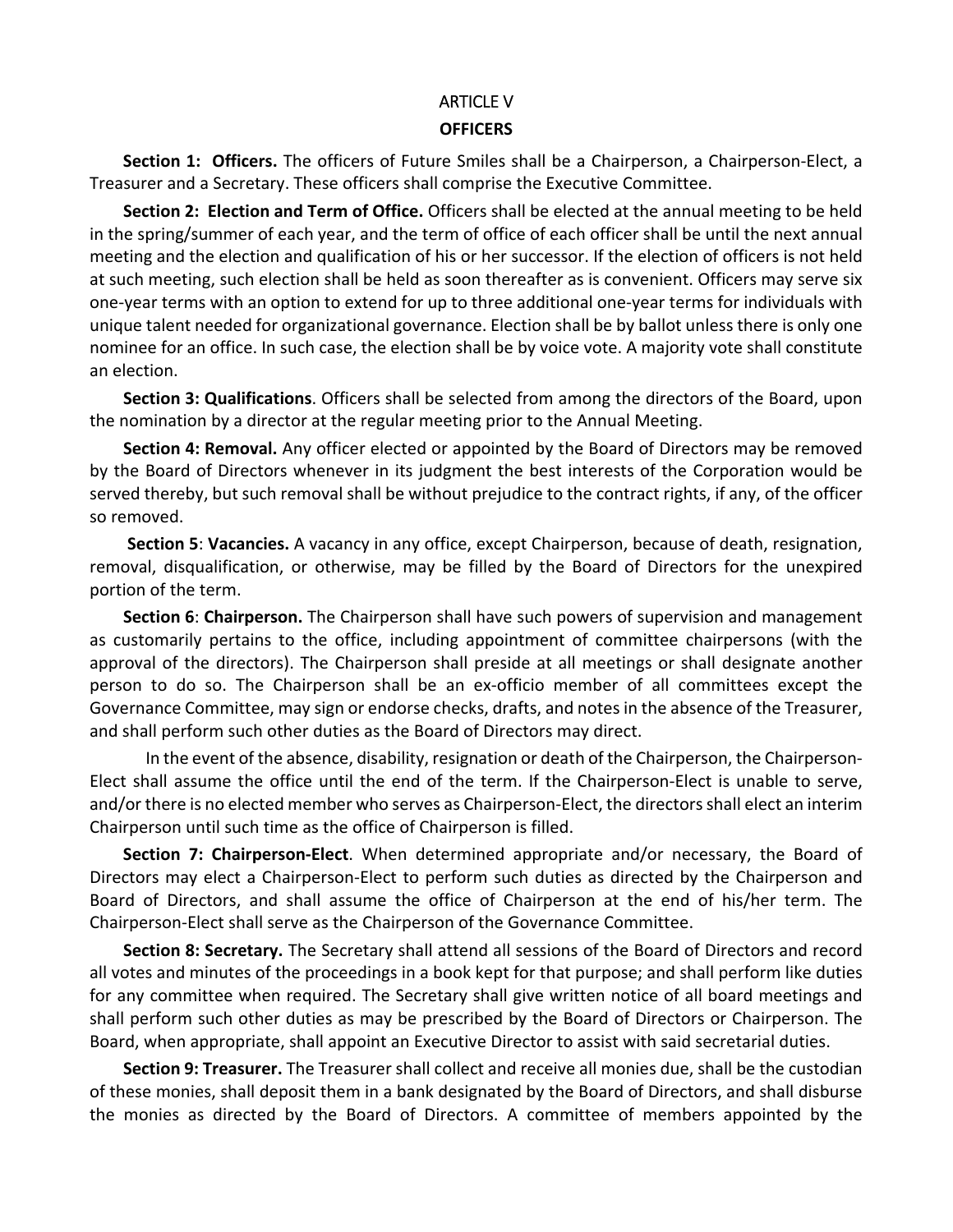Chairperson shall audit or have audited the annual financial statement. The Board, when appropriate, shall appoint an Executive Director to assist with said accounting duties.

## ARTICLE VI **EXECUTIVE DIRECTOR**

**Section 1: Ex‐Officio Director.** The Board of Directors may empower the chair to appoint the executive director as an ex‐officio director, whom shall hold office by virtue of his or her approved position within the organization. An ex-officio director shall have the right to participate in the discussion of any matter before the Board of Directors or any committee in which he or she has ex-officio status on, but he or she shall not be entitled to vote on any matter.

**a. Term.** An ex‐officio director has no limit on terms; the position is held exclusively by reason of their approved position within the organization rather than through elections;

**b. Removal.** An ex‐officio director shall be removed from the ex‐officio position if their approved position within the organization changes or ends. Removal from either position held, approved position within the Corporation and/or ex-officio position on the Board of Directors, automatically means removal from both positions.

**c. Compensation.** An ex‐officio officer may receive compensation for their services as relating to the approved position within the organization. No compensation will be provided for their ex‐officio position on the Board of Directors.

## ARTICLE VII **COMMITTEES**

**Section 1: Committees of Directors.** The Board of Directors, by resolution adopted by a majority of the directors in office, may designate and appoint one or more committees, ad hoc committees or task forces. Such committees and task forces shall assist with governance and support of the Corporation, without compromising the Board's authority and in keeping with the policies established by the Board. All committees shall be chaired by a current director. Committee members other than the committee chair may be comprised of those not serving as directors as long as this is approved by the Board, is in compliance with organizational policy, and a majority of committee members are current directors.

**Section 2: Executive Committee.** The Executive Committee is authorized to exercise the full power of the Board of Directors to act between meetings of the Board upon matters which, in the judgment of the Committee, are of such a nature as to require action prior to the next regular meeting of the Board but do not require calling of a special meeting of the Board of Directors. Any action taken by the Committee involving exercise of the powers of the Board shall be reported promptly to the Board, and ratified by the Board at the next meeting of the Board following such action.

The Executive Committee shall not have the power to:

- Amend or repeal the Bylaws;
- Appoint or remove directors;
- Appoint or remove the Executive Director;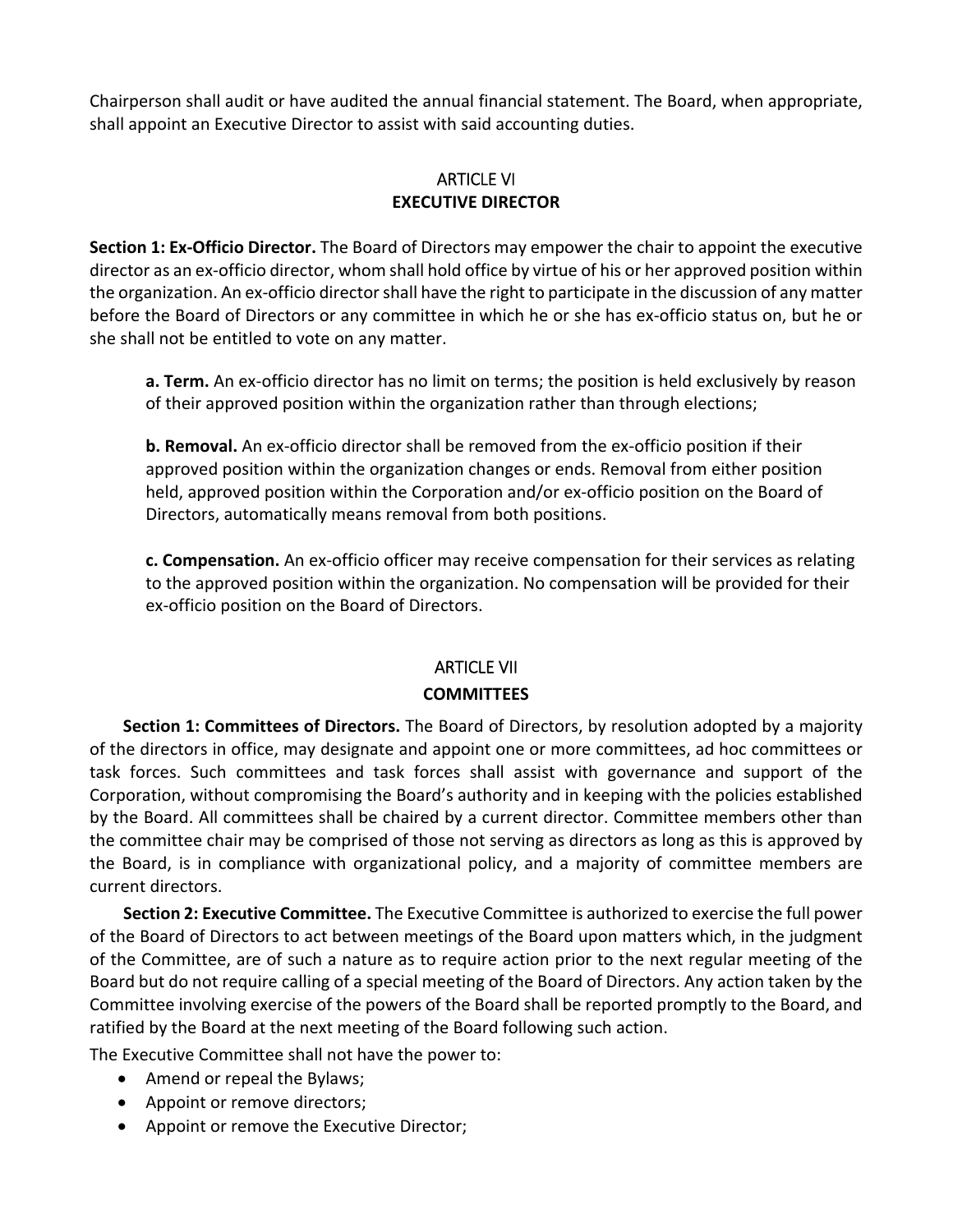- Approve a dissolution or merger or the sale of substantially all of the Corporation's assets;
- Adopt the budget; or
- Take any action that is contrary to, or a substantial departure from, the direction of the Board, or which represents major change in the affairs, business, or policy of the Corporation.

**Section 3: Other Committees and Task Forces.** The Board of Directors may create and appoint members to ad‐hoc committees and task forces as they shall deem appropriate. Such committees and task forces shall have the power and duties designated by the Board of Directors, and shall give advice and make non‐binding recommendations to the Board.

**Section 4: Vacancies.** Vacanciesin the membership of committees may be filled by the Chairperson of the Board with a recommendation by the Executive Director and committee chairperson.

**Section 5: Rules.** Each committee and task force may adopt rules for its committee meetings and work not inconsistent with these Bylaws or with any rules adopted by the Board of Directors.

# ARTICLE VIII **CALENDAR AND FINANCES**

**Section 1: Fiscal Year.** The fiscal year of Future Smiles shall be from July 1 to June 30 of each year.

**Section 2: Contracts.** The Board of Directors may authorize any officer or officers or agent or agents of the Corporation, in addition to the officers so authorized by these Bylaws, to enter into any contract or execute and deliver any instrument in the name of and on behalf of the Corporation, and such authority may be general or may be confined to specific instances.

**Section 3: Checks, Drafts, or Orders.** The Chairperson, Chairperson‐Elect, and Treasurer shall sign all checks, drafts, or orders for the payment of money, notes, or other evidences of indebtedness issued in the name of the Future Smiles. Only one signature is required when the amount is \$1,000 or less, otherwise two signatures are required. Additional management of funds and check writing may be appointed to an Executive Director if the Board of Directors deems reasonable. In such case the Executive Director will need to report directly to the Board of Directors for all financial accountability.

**Section 4: Deposits.** All funds of Future Smiles shall be deposited in FDIC secured accounts to the credit of Future Smiles in such banks, trust companies, or other depositaries as the Board of Directors may select.

**Section 5: Gifts.** The Board of Directors may accept on behalf of Future Smiles any contributions, donations, grants, gifts, bequests, or devise that align with the current Board‐approved Gift Acceptance Policy.

**Section 6: Dissolution.** The assets of the Corporation are irrevocably and permanently dedicated to the purposes detailed in Article VII of the Articles of Incorporation. Upon the Dissolution of the Corporation, its assets shall be distributed for one or more exempt purposes within the meaning of Section 501(c)(3) of the Internal Revenue Code of 1986, or the corresponding section of any future federal tax code, or shall be distributed to the federal government, or to a state government, for a public purpose. Any such assets not so disposed shall be disposed of by a court of competent jurisdiction of the county in which the principal office of the Corporation is then located, exclusively for such purposes or to organizations, as such court shall determine, that are organized and operated exclusively for such purposes.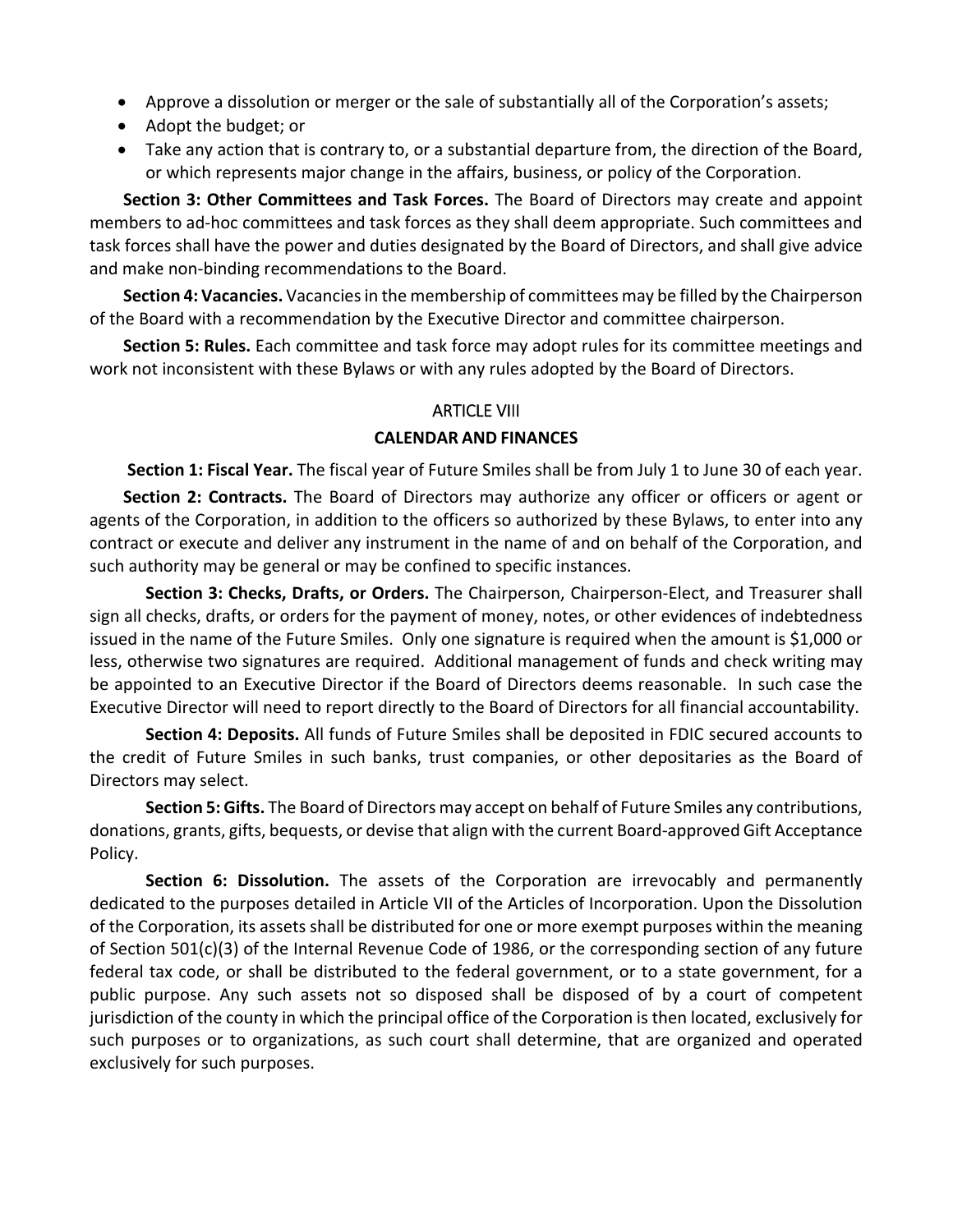#### ARTICLE IX

#### **BOOKS AND RECORDS**

Future Smiles shall keep correct and complete books and records of account and shall also keep minutes of the proceedings of its directors and committees or task forces, and shall keep at the principal office a record giving the names and addresses of the directors entitled to vote. Any director, or his or her agent or attorney, may inspect all books and records of Future Smiles for any proper purpose at any reasonable time.

## ARTICLE X **WAIVER OF NOTICE**

Whenever any notice is required to be given under Chapter 82 of the Nevada Revised Statutes or under the provisions of the Articles of Incorporation or the Bylaws of Future Smiles, a waiver thereof in writing signed by the person or persons entitled to such notice, whether before or after the time stated therein, shall be deemed equivalent to the giving of such notice.

## ARTICLE XI **INDEMNIFICATION**

Unless otherwise prohibited by law, the Corporation shall indemnify any director or officer or any former director or officer, and may by resolution of the Board of Directors indemnify any employee, against any and all expenses and liabilities incurred by him or her in connection with any claim, action, suit, or proceeding to which he or she is made a party by reason of being a director, officer, or employee. However, there shall be no indemnification in relation to matters asto which he orshe shall be adjudged to be guilty of a criminal offense or liable to the Corporation for damages arising out of his own gross negligence in the performance of a duty to the Corporation.

Amounts paid in indemnification of expenses and liabilities may include, but shall not be limited to, counsel fees and other fees; costs and disbursements; and judgments, fines, and penalties against, and amounts paid in settlement by, such director, officer, or employee. The Corporation may advance expenses or where appropriate may itself undertake the defense of any director, officer or employee. However, such director, officer, or employee shall repay such expenses if it should be ultimately determined that he or she is not entitled to indemnification under this Article.

The Board of Directors shall also authorize the purchase of insurance on behalf of any director, officer, employee, or other agent against any liability incurred by him/her which arises out of such person's status as a director, officer, employee, or agent, whether or not the Corporation would have the power to indemnify the person against that liability under law.

### ARTICLE XII

#### **AMENDMENT OF BYLAWS**

These Bylaws may be amended by a majority vote of the Board of Directors at a regular or special meeting, provided that the proposed amendments were submitted in advance of such meeting.